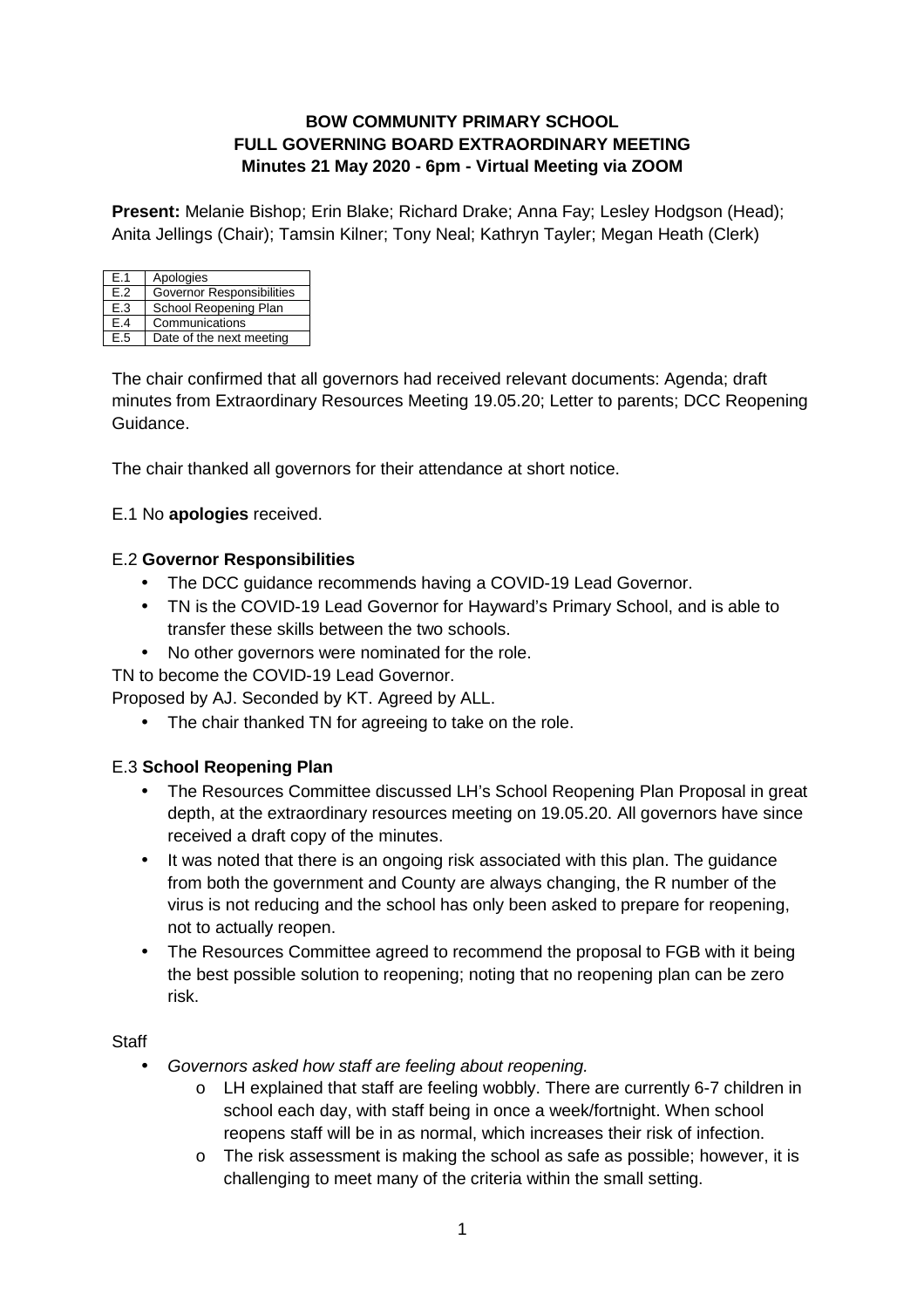o Some SEND children will need a separate risk assessment before a decision is made about whether they can return.

#### Pupil Numbers

- Governors asked how many SEND children are likely to be refused to return based on individual risk assessments.
	- o LH explained that this could possibly be 3 or 4. This is due to them being unable to: wash their own hands; maintain distance; follow instructions; or the potential for them needing to be restrained.
	- o There will potentially be 20 key worker/vulnerable children in school. The distance required between desks and the need for a sink in the room means that these children will be spread between two classrooms. The other 3 classrooms will be in use by the 3 returning classes. Robolab cannot be used as it does not have a sink.
- Governors asked if the initial returning to school questionnaire numbers are likely to be accurate.
	- o LH explained how many parents are undecided about whether or not to send their children back to school, with some parents changing their initial plans. If a child is in a 'key worker/vulnerable bubble' then they will not be transferred into their year group bubble, when created. This is affecting parent decisions.
- Governors asked how fixed the numbers need to be.
	- o LH explained how there are still a lot of unknowns. The keyworker/vulnerable children are enjoying being in school. LH will be in school tomorrow where she will continue to firm up numbers.
- Governors asked if we can push for a decision from parents in order to obtain firm numbers.
	- o LH stated that she is going to contact parents with undetermined answers tomorrow. Parents who have said their child will not be returning are not being contacted.
	- o The school already has determined year 6 numbers, there are only 3 not returning, these are due to medical and shielding reasons.
- Governors asked when the school intends to say they can accommodate pupils from other year groups.
	- o It was explained that there needs to be a clear review process built into this. The phased reopening will enable us to see what is and is not working.
- Governors asked if there was any alternative to one staff member working with 2 different bubbles, in order to reduce potential cross-contamination.
	- o LH explained that the only way would be to reduce the number of bubbles. Ideally, if numbers allowed, you would put all the children in one year group into one bubble.
	- o It was discussed that should pupil numbers decrease after reopening, then 2 smaller bubbles could be merged. However, if numbers increased then more bubbles would need creating.
	- o The only other solution would be to employ 3 new teachers, but this is not a viable option.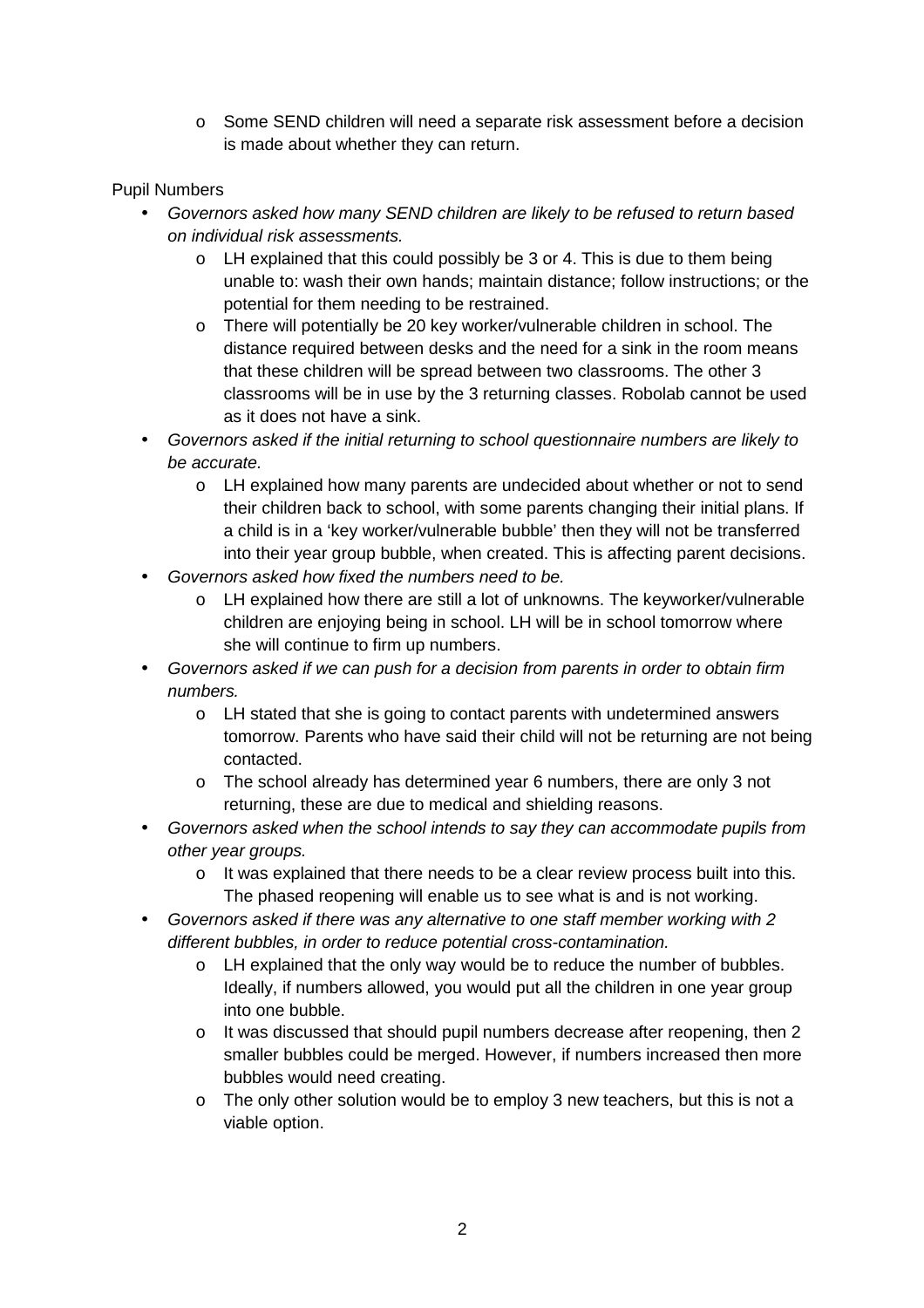- $\circ$  It was pointed out how there was at least a day long gap between a staff member being in contact with each bubble, which is not ideal, but it is better than nothing.
- LH stated that one of her main concerns is having to split a merged bubble group (where 2 smaller bubbles form due to a reduction in numbers), should numbers begin to increase.
	- o Governors stated how parents should be told that if their child has attended school since reopening, and they then decide to remove their child, that their child will not be allowed to return to school, until normal operation resumes.
- Governors asked if the school are allowed to refuse a pupils return to school.
	- o LH explained how this scenario is a health and safety concern, and therefore she would have legal power to refuse the return.
	- o Governors agreed that there is enough power given within the guidance for this to be allowed.
- Governors asked if a parent has decided to not initially return their child to school, but then changes their mind, will this child also be refused entry.
	- o LH explained that if the child has not been in school since before the closure, then they would be allowed to return.
- Governors questioned whether this would be a confusing message to convey to parents.
	- o LH explained how it will not be conveyed to parents. It will not be directly offered, however, it would be considered should a parent ask.
- Governors asked if the current confirmed numbers for the reception year fit into one bubble.
	- o LH explained that they did not. Currently 2 bubble groups would be needed. Social distancing is key. The tables need 1m between them.
- Governors asked if the current confirmed numbers for the reception and year 1 classes would fit into one bubble.
	- o LH stated that they would not.
- Governors asked why the first group of year 1s are not in on the Thursday, in line with the year 6s start date being brought forward.
	- $\circ$  LH explained that they want a full week with one year group in school to be able to adequately address any potential issues.
- Governors asked if they could potentially invite the first group of year 1s back earlier, that same week, assuming everything is running effectively.
	- o LH explained how they would know one day before, which is too short notice.

# Reopening

- Governors asked how likely the school is to actually reopen, due to a general ill feeling, particularly on social media.
	- o LH explained how there had been more refusals in the Reception and Year 1 group, compared to just 3 in Year 6.
	- o It was noted that the Year 6 returnees could be for reasons relating to this being their last term in primary school.
	- o LH explained that it will be a very different experience, compared to what they are used to.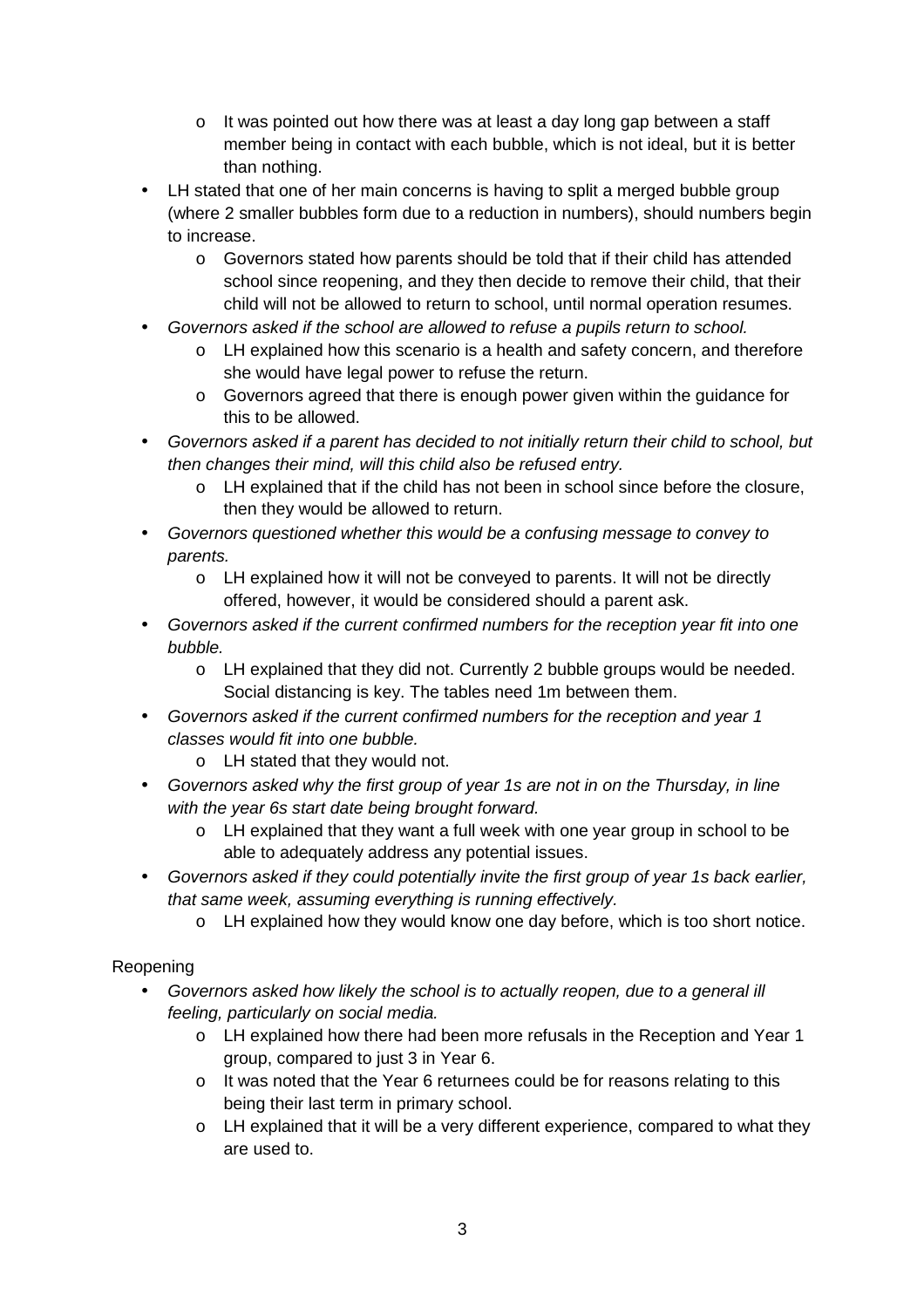- Governors asked whether it was likely that Devon County Council (DCC) would refuse to open following many other councils being named in the media.
	- o LH explained that it was unlikely.
- Governors asked if the school will ultimately decide whether to open.
	- $\circ$  It was explained how the governors need to approve the risk assessments, however, reopening is ultimately an operational decision.
	- o The importance of parent and staff understanding that the proposed timetable, outlined in the parent communication, could still change.

Procedures and Guidance

- Governors asked if the 1m between tables was recommended.
	- o LH explained how it is part of the guidelines.
- Governors asked about the idea of children wearing face masks.
	- o LH explained how the guidelines state this is not recommended and could be frightening for the children.
	- o It was also discussed how incorrect use of face masks can actually aid the spread of infection. It is unlikely that young children would adhere to the strict guidelines for correct face mask use and it would encourage more touching of the face.
- Governors asked what the procedure would be if a 4 year old should get symptoms (following the recent government announcement that everyone aged 5 and above is now eligible for testing).
	- o LH explained how they would have to self-isolate for 2 weeks. The rest of the bubble would be subject to government guidance which is not clear at this moment.
	- o LH was able to confirm that there is currently only one 4 year old in the school and they will be 5 before the reception class start date. Therefore, no procedure will be required.

#### Risk Assessments

- Governors asked what needs to happen in terms of the risk assessments.
	- o The COVID-19 Lead Governor explained how, upon completion, the risk assessments will be circulated around governors for comment/approval, either via email, or another meeting.
- Governors asked if the risk assessments were RAG rated.
	- o LH explained that it is not. Typically school risk assessments are not. These risk assessments will be reviewed weekly, with data gathered from early morning and late afternoon daily briefings with staff.
	- o It was suggested that we could RAG rate them ourselves to aid governor reviews.
	- o Governors agreed that the cross-contaminating of bubbles is one of their biggest concerns and would be marked as 'red'.
- It was noted how the schools design does not lend itself to meeting the stringent guidelines.